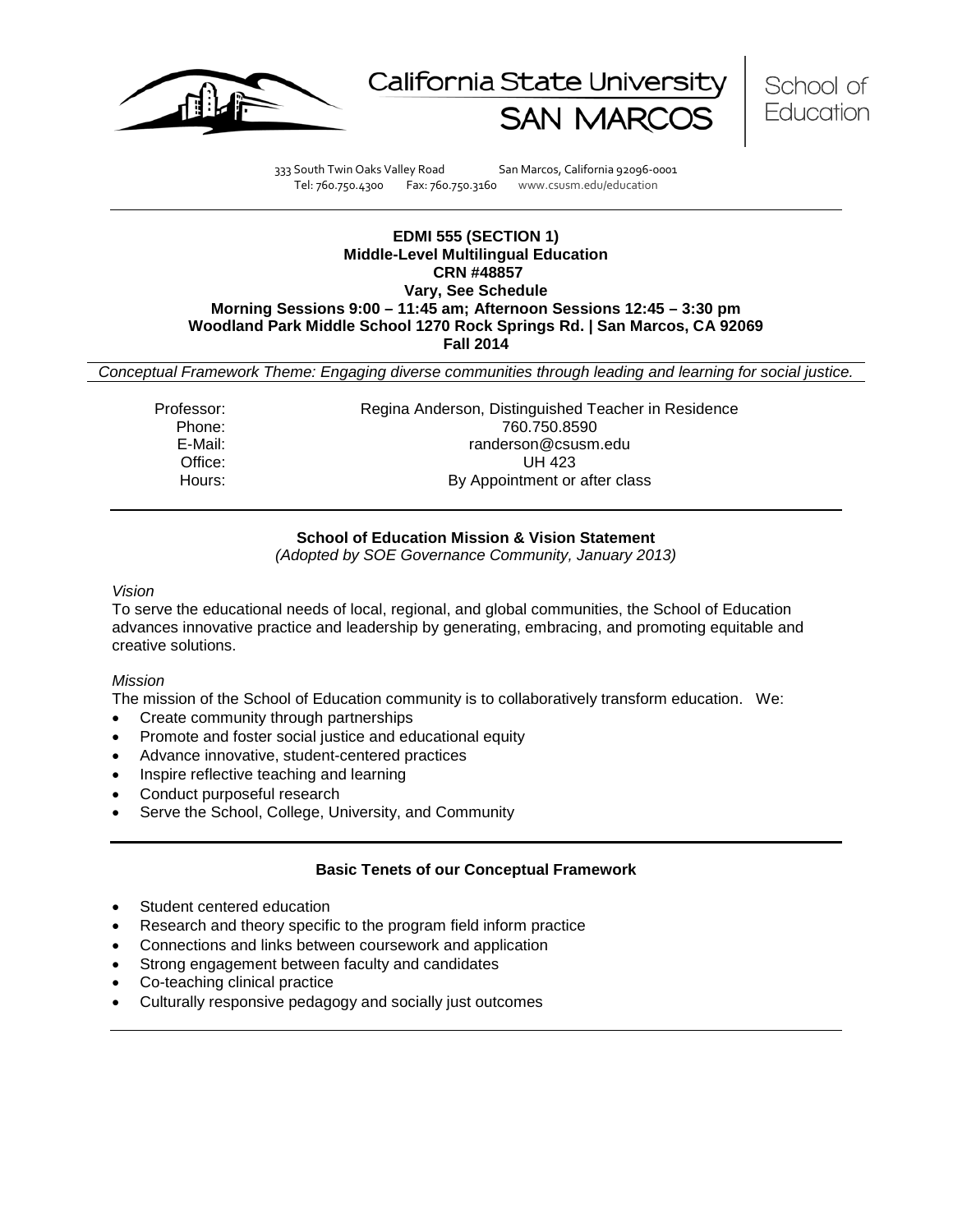## **COURSE DESCRIPTION**

CATALOG: Focuses on developing an understanding of culturally responsive theory, methodology, and assessment of second language acquisition in self-contained or departmentalized settings. *May no be taken for credit by students who have received credit for EDML 552.*

ANDERSON: EDMI 555 (1), Middle Level Multilingual Education focuses on developing an understanding of culturally responsive theory, methodology, and assessment of second language acquisition in selfcontained or departmentalized settings. *May not be taken for credit by students who have received credit for EDML 552.*

#### **Course Prerequisites:**

Enrollment restriction for all EDMI courses is admission to the Middle Level Program.

#### **Course Objectives:**

- 1. Explain the basic terms, philosophies, problems, issues, history, and practices related to the education of language minority persons in California and the US and knowledge of the history, policies, programs, and research on the effectiveness of bilingual education and bilingualism in the United States.
- 2. Demonstrate understanding of the most important goals of bilingual/multicultural education. Understand and apply research and its effects on the dimensions of learning in bilingual education program models.
- 3. Explain the theoretical framework upon which bilingual education is founded and demonstrate understanding of the philosophical, theoretical, legal, and legislative foundations of bilingual education and their effects on program design and educational achievement.
- 4. Demonstrate understanding of existing student identification, assessment, and language redesignation requirements for the state of California.
- 5. Explain the connections between bilingual education, English as a second language, and SDAIE, SDAIS/CALLA methodologies. Apply knowledge of the research on the cognitive effects of bilingualism and biliteracy as developmental processes in instructional practice.
- 6. Demonstrate understanding of models of multicultural intercultural education and their implications for curriculum, instruction, and educational policy. Become cognizant of the fact that students' motivation, participation, and achievement are influenced by an intercultural classroom climate and school community.
- 7. Gain knowledge and understanding pertaining to similarities and differences between, contributions of, exchanges between, and varying perspectives of the populations referenced in *the Non-Discrimination Policy of the State of California*
- 8. Demonstrate knowledge of the transferability between primary and target language with the understanding that the level of transferability is affected by the level of compatibility and may vary among languages.
- 9. Promote authentic parental participation that includes learning about school systems, assuming leadership roles and affecting policy and understanding of the family as a primary language and cultural resource.

### **Required Texts**

- **Making Content Comprehensible for English Language Learners: The SIOP Model, 4th Edition.** (Echevarria,Vogt, & Short, 2013). ISBN: 978-0-13-268972-4
- *Common Core for the Not-So-Common Learner, Grades 6-12 English Language Arts Strategies.*  (Hongsfeld & Dove, 2013). ISBN: 9781452257815
- Download: 1999 English Language Development Standards for California Public Schools K-12. You can download the ELD standards from the CDE website (www.cde.ca.gov)
- Download: 2012 English Language Development Standards for California Public Schools K-12. You can download the ELD standards from the CDE website (http://www.cde.ca.gov/sp/el/er/eldstandards.asp)
- Download: California's Common Core State Standards from California Department of Education Common Core website (www.cde.a.gov/re/cc ).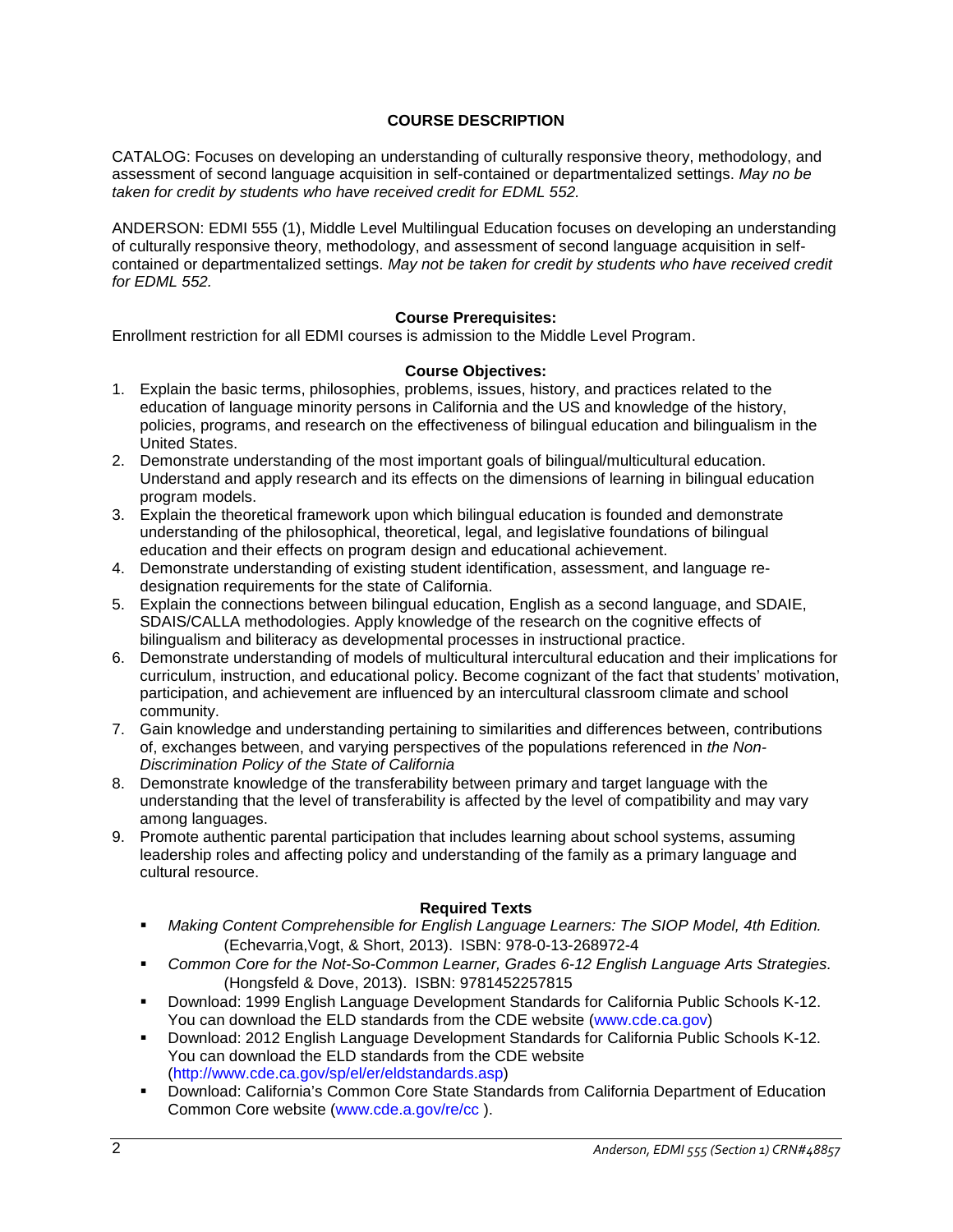Download: Appendices A-D and Glossary from 2012 ELD Standards ( http://www.cde.ca.gov/ sp/el/er/eldstandards.asp)

### **Recommended Text/apps: \*Some of these are unique to your subject area.**

- **99 Ideas and Activities for Teaching English Language Learners with the SIOP Model.** (Echevarria, Vogt, & Short, 2008). ISBN: 978-0-205-52106-7
- *The SIOP Model for Teaching History-Social Studies to English Learners* (Echevarria, Vogt, & Short, 2010). ISBN: 978-0205627615
- *The SIOP Model for Teaching Science to English Learners* (Echevarria, Vogt, & Short, 2010). ISBN: 978-0205627592
- *The SIOP Model for Teaching Mathematics to English Learners* (Echevarria, Vogt, & Short, 2010). ISBN: 978-0205627585
- *eStandards*  California Common Core State Standards app

### **Authorization to Teach English Learners**

This credential program has been specifically designed to prepare teachers for the diversity of languages often encountered in California public school classrooms. The authorization to teach English learners is met through the infusion of content and experiences within the credential program, as well as additional coursework. Students successfully completing this program receive a credential with authorization to teach English learners.

*(Approved by CCTC in SB 2042 Program Standards, August 02)*

## **STUDENT LEARNING OUTCOMES**

## **Teacher Performance Expectation (TPE) Competencies**

The course objectives, assignments, and assessments have been aligned with the CTC standards for the Multiple and Single Subject(s) Credential. This course is designed to help teachers seeking a California teaching credential to develop the skills, knowledge, and attitudes necessary to assist schools and district in implementing effective programs for all students. The successful candidate will be able to merge theory and practice in order to realize a comprehensive and extensive educational program for all students. You will be required to formally address the following TPEs in this course:

## **TPE 15**: **Social Justice and Equity**

- Valuing socially equitable teaching, learning, and schooling in a variety of organizational settings
- Incorporating pluralism and divergent perspectives on educating diverse students
- Democratizing public education to achieve social justice and equity

## **TPE 7**: **Teaching English Learners**

- Selects materials and strategies for students' English comprehension
- Makes curriculum content appropriate for English language learners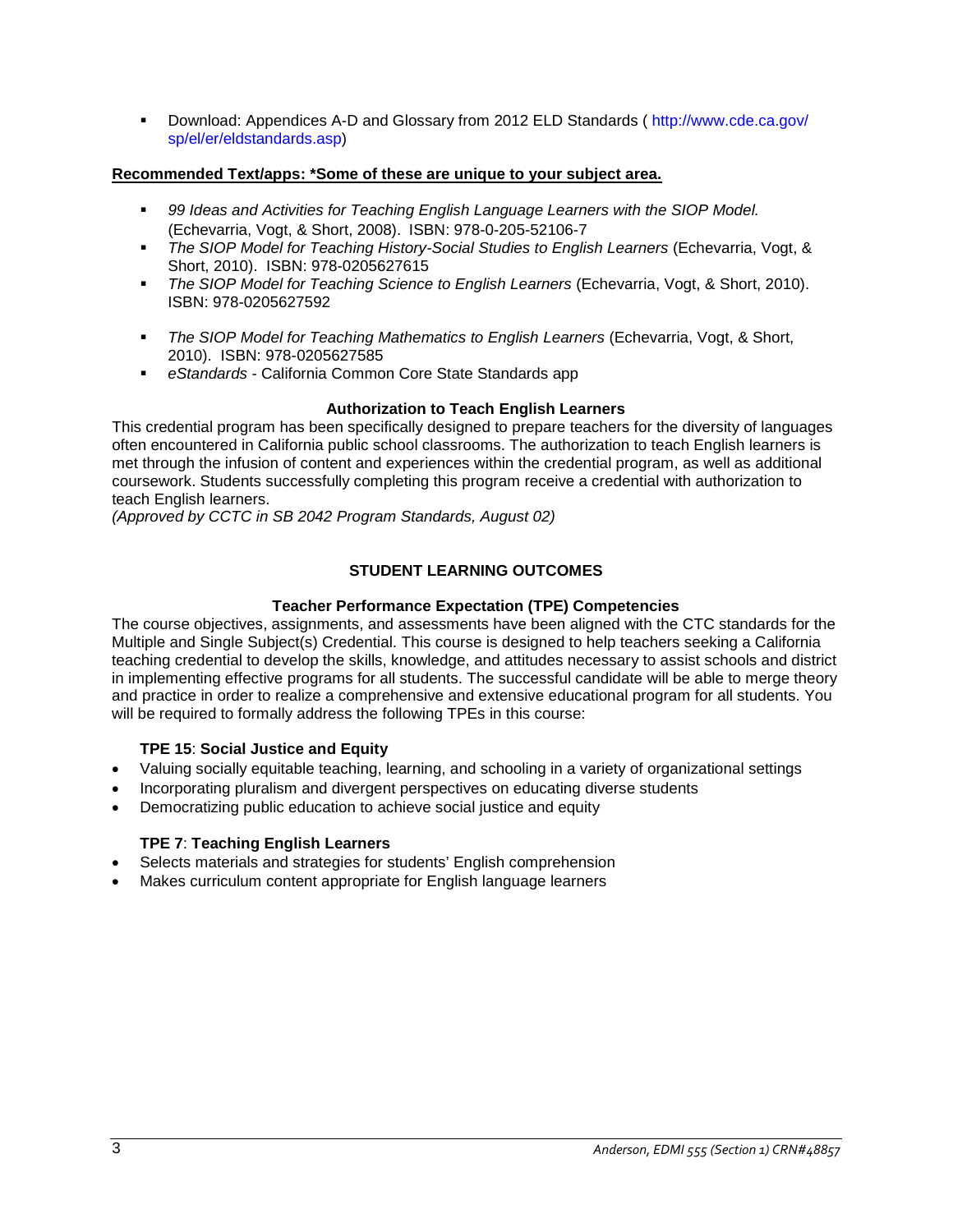### **California Teacher Performance Assessment (CalTPA)**

Beginning July 1, 2008 all California credential candidates must successfully complete a state-approved system of teacher performance assessment (TPA), to be embedded in the credential program of preparation. At CSUSM this assessment system is called the CalTPA or the TPA for short.

To assist your successful completion of the TPA, a series of informational seminars are offered over the course of the program. TPA related questions and logistical concerns are to be addressed during the seminars. Your attendance to TPA seminars will greatly contribute to your success on the assessment.

Additionally, SOE classes use common pedagogical language, lesson plans (lesson designs), and unit plans (unit designs) in order to support and ensure your success on the TPA and more importantly in your credential program.

The CalTPA Candidate Handbook, TPA seminar schedule, and other TPA support materials can be found on the SOE website:<http://www.csusm.edu/education/CalTPA/ProgramMaterialsTPA.html>

#### **Assessment of Professional Dispositions**

Assessing a candidate's dispositions within a professional preparation program is recognition that teaching and working with learners of all ages requires not only specific content knowledge and pedagogical skills, but positive attitudes about multiple dimensions of the profession. The School of Education has identified six dispositions – social justice and equity, collaboration, critical thinking, professional ethics, reflective teaching and learning, and life-long learning—and developed an assessment rubric. For each dispositional element, there are three levels of performance - *unacceptable*, *initial target*, and *advanced target*. The description and rubric for the three levels of performance offer measurable behaviors and examples.

The assessment is designed to provide candidates with ongoing feedback for their growth in professional dispositions and includes a self-assessment by the candidate. The dispositions and rubric are presented, explained and assessed in one or more designated courses in each program as well as in clinical practice. Based upon assessment feedback candidates will compose a reflection that becomes part of the candidate's Teaching Performance Expectation portfolio. Candidates are expected to meet the level of *initial target* during the program.

### **School of Education Attendance Policy**

Due to the dynamic and interactive nature of courses in the School of Education, all teacher candidates are expected to attend all classes and participate actively. At a minimum, **teacher candidates must attend more than 80% of class time**, or s/he may not receive a passing grade for the course at the discretion of the instructor. Individual instructors may adopt more stringent attendance requirements. Should the teacher candidate have extenuating circumstances, s/he should contact the instructor as soon as possible. *(Adopted by the College of Education Governance Community, December, 1997.)*

**For this course**: Students missing more than one class session cannot earn an A or A-. Students missing more than two class sessions cannot earn a B or B+. Arriving late or leaving early by more than 20 minutes counts as an absence. Illness and emergencies are considered on a case-by-case basis. However, notifying the instructor does not constitute an excuse. All assignments must be turned in on the due date even in case of an absence.

\*Please remember to sign in for each class session.

#### **Students with Disabilities Requiring Reasonable Accommodations**

Students with disabilities who require reasonable accommodations must be approved for services by providing appropriate and recent documentation to the Office of Disable Student Services (DSS). This office is located in Craven Hall 4300, and can be contacted by phone at (760) 750-4905, or TTY (760) 750-4909. Students authorized by DSS to receive reasonable accommodations should meet with their instructor during office hours or, in order to ensure confidentiality, in a more private setting.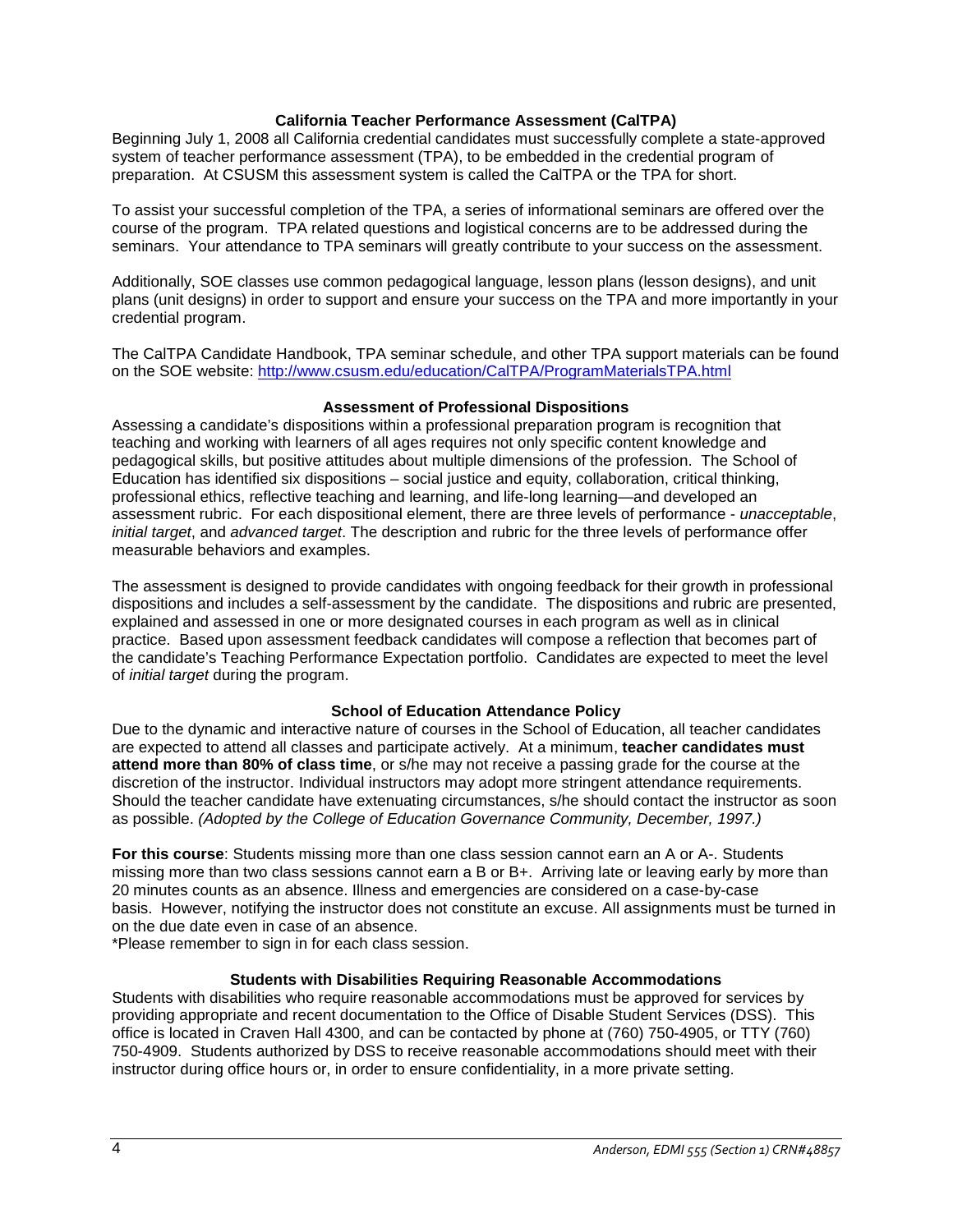### **All University Writing Requirement**

Writing requirements for this class will be met as described in the assignments. Every course at the university, including this one, must have a writing requirement of at least 2500 words.

#### **CSUSM Academic Honesty Policy**

"Students will be expected to adhere to standards of academic honesty and integrity, as outlined in the Student Academic Honesty Policy. All written work and oral presentation assignments must be original work. All ideas/materials that are borrowed from other sources must have appropriate references to the original sources. Any quoted material should give credit to the source and be punctuated with quotation marks.

Students are responsible for honest completion of their work including examinations. There will be no tolerance for infractions. If you believe there has been an infraction by someone in the class, please bring it to the instructor's attention. The instructor reserves the right to discipline any student for academic dishonesty in accordance with the general rules and regulations of the university. Disciplinary action may include the lowering of grades and/or the assignment of a failing grade for an exam, assignment, or the class as a whole."

Incidents of Academic Dishonesty will be reported to the Dean of Students. Sanctions at the University level may include suspension or expulsion from the University.

#### **Plagiarism:**

As an educator, it is expected that each student will do his/her own work, and contribute equally to group projects and processes. Plagiarism or cheating is unacceptable under any circumstances. If you are in doubt about whether your work is paraphrased or plagiarized see the Plagiarism Prevention for Students website http://library.csusm.edu/plagiarism/index.html. If there are questions about academic honesty, please consult the University catalog.

#### **Use of Technology**

Students are expected to demonstrate competency in the use of various forms of technology (i.e. word processing, electronic mail, Moodle, use of the Internet, and/or multimedia presentations). Specific requirements for course assignments with regard to technology are at the discretion of the instructor. Keep a digital copy of all assignments for use in your teaching portfolio. All assignments will be submitted online, and some will be submitted in hard copy as well. Details will be given in class.

#### **Electronic Communication Protocol**

Electronic correspondence is a part of your professional interactions. If you need to contact the instructor, e-mail is often the easiest way to do so. It is my intention to respond to all received e- mails in a timely manner. Please be reminded that e-mail and on-line discussions are a very specific form of communication, with their own nuances and etiquette. For instance, electronic messages sent in all upper case (or lower case) letters, major typos, or slang, often communicate more than the sender originally intended. With that said, please be mindful of all e-mail and on- line discussion messages you send to your colleagues, to faculty members in the School of Education, or to persons within the greater educational community. All electronic messages should be crafted with professionalism and care. Things to consider:

- Would I say in person what this electronic message specifically says?
- How could this message be misconstrued?
- Does this message represent my highest self?
- Am I sending this electronic message to avoid a face-to-face conversation?

In addition, if there is ever a concern with an electronic message sent to you, please talk with the author in person in order to correct any confusion.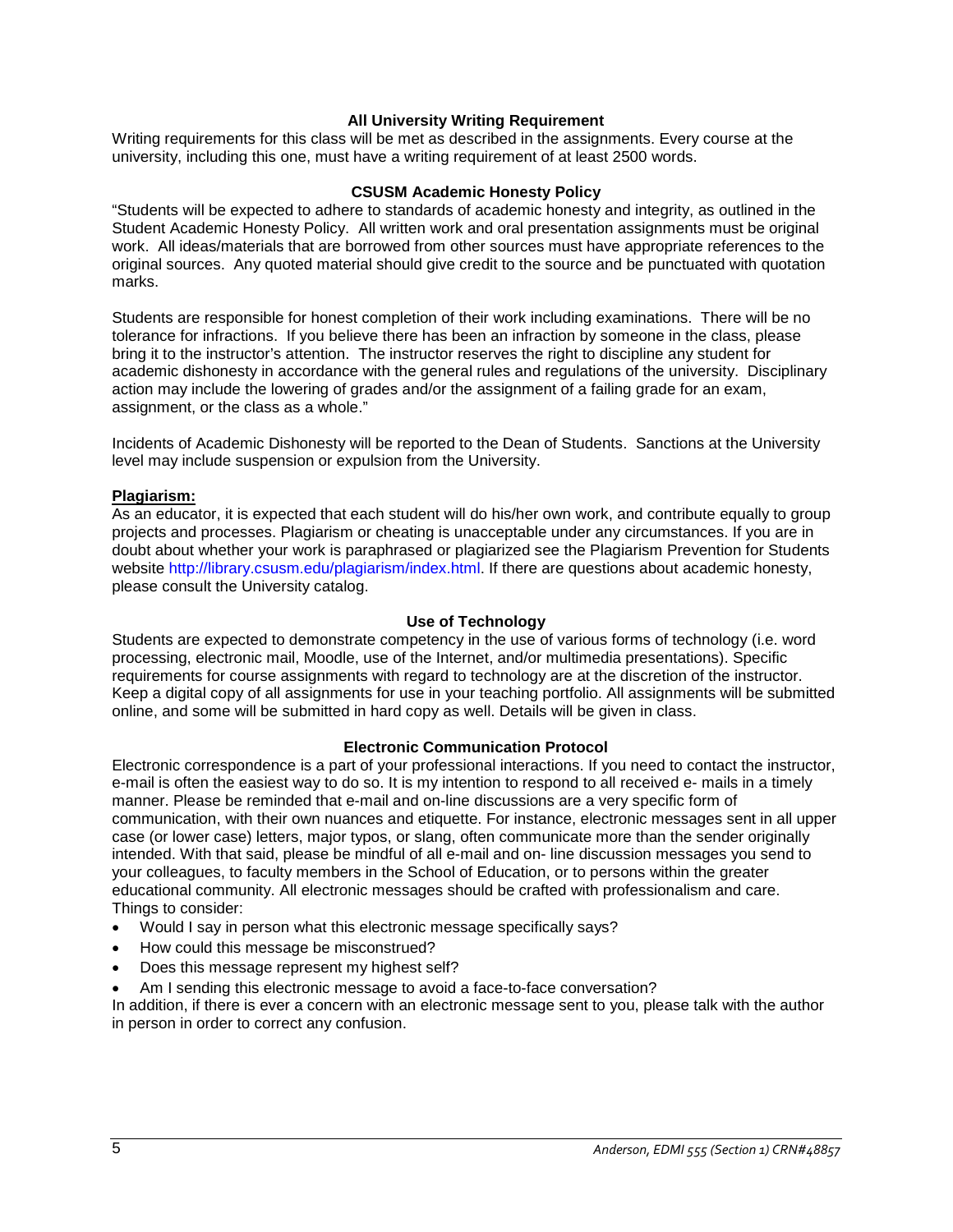### **COURSE REQUIREMENTS**

Teacher education is a professional preparation program. It is expected that students will come to class prepared to discuss the readings, submit required assignments, and participate in class activities. Students are expected to adhere to academic honesty and integrity, standards of dependability, confidentiality and writing achievement. Because it is important for teachers to be able to effectively communicate their ideas to students, parents, colleagues, and administrators, writing that is original, clear and error-free is a priority for the School of Education.

*Note: Professor reserves the right to change, add to, or delete any material or assignment from the course.*

| $\bullet$ | Attendance, Participation, & Professional Disposition   | 10 points        |
|-----------|---------------------------------------------------------|------------------|
| $\bullet$ | Multicultural Book and Multimedia Tool Presentation     | 12 points        |
| $\bullet$ | EL Questionnaire - Learning About Your English Learners | 10 points        |
| $\bullet$ | Course Online Tasks (2 tasks)                           | 20 points        |
| $\bullet$ | ELD/SDAIE Lesson Observation & Write-up                 | 12 points        |
| $\bullet$ | TPE 15 - Action Plan / Reflective Statement             | 12 points        |
| $\bullet$ | Multicultural Resources & SDAIE "Thematic Unit"         | 24 points        |
|           |                                                         | Total 100 points |

### **Grading Standards**

All students are expected to participate in class activities and demonstrate reflective learning. It is important that students are well prepared for course sessions by completing the readings and assignments scheduled before the class meeting. All assignments should be typed and double- spaced. Students who wish to revise an assignment must negotiate the requirements of the revision with the instructor. It is expected that work will be turned in on time. Please discuss individual issues with the instructor. **Points will be deducted if assignments are submitted late (10% penalty per day late; no credit will be awarded if the assignment is one week late).**

| <b>Grading Scale:</b> |
|-----------------------|
|-----------------------|

**Grading Scale:** 94 – 100 A 90 – 93 A- $87 - 89 B +$ <br> $80 - 83 B$ 80 – 83 B- 77 – 79 C+<br>
74 – 76 C 70 – 73 C-60 – 69 D Below 60 F

 $70 - 73$  C-

#### **Assignment Descriptions**

#### **Attendance, Participation, and Professional Disposition =10 points**

First is the expectation that you will attend all class sessions prepared to actively participate in class activities, group and individual sharing, and discussions on various topics and assigned reading**.** Please see the guidelines for the **School of Education Attendance Policy** and the attendance requirements for this course in this syllabus.

**Dispositions and Disposition Rubric for the School of Education, CSUSM available at:** <http://www.csusm.edu/education/ClinicalPractice/HandbookML.html>

Professional, credentialed educators are evaluated on "performance of non-instructional duties and responsibilities" by their administrators. Punctuality, attendance, collaboration with colleagues, and professionalism fall under this category. Your professional disposition is related to how you conduct yourself in class and at a school site. Please communicate any attendance issues directly with the instructor.

\*You will be evaluated by the Professor in the following 6 Dispositional Elements according to how you conduct yourself within the classroom environment. Absences, poor participation and poor completion of coursework, and negative attitudes will result in a loss of points.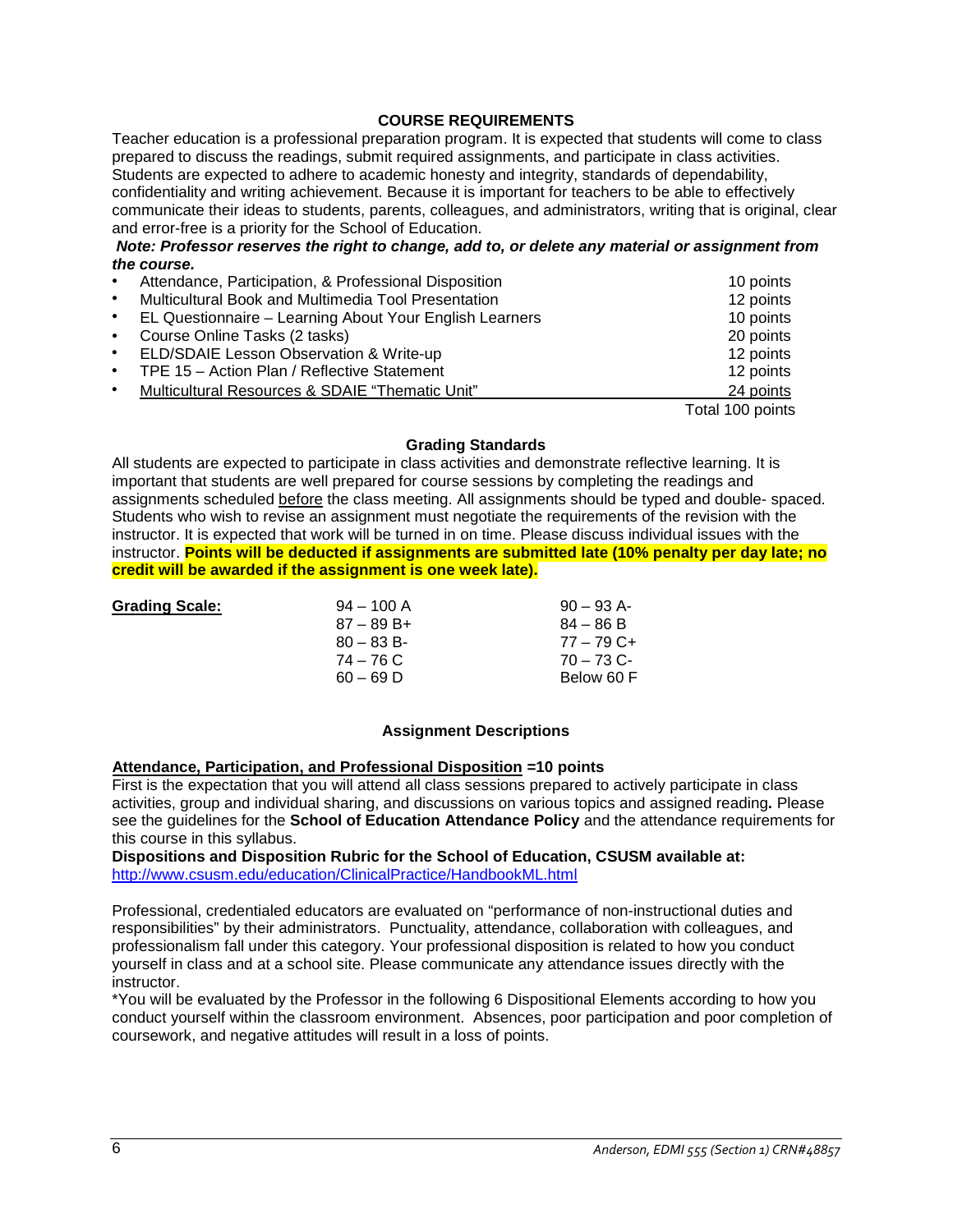## **Multicultural Book & Multimedia Tool Presentation =12 points**

### **Directions:**

- Sign-up individually (5 minutes) or with a partner (10 minutes) for a *digital presentation*. Presentations will be ongoing throughout the semester.
- Select and present a multicultural book and a multicultural website/app/multimedia tool that represent the heritage, culture, language or social justice issues pertaining to students in K-8 education. This culturally responsive literature and media tools should be essential to reaching all students, to introduce a lesson, or augment a topic (ie., immigration, diversity, traditions, customs, family, etc.) or a resource to you as an educator. It would be great if the book and/or media site is a bilingual resource.
- Bring the book to class and show us the website or multimedia tool(s) by making a *short digital presentation on a) what grade level these resources are appropriate for, b) Which ELD standards and CCSS your lesson will address c) how you would use them in your class and the type of activities that you would use to teach about a theme/content to elicit language development.*
- Our CSUSM library has a wonderful children's library with many bilingual books at the Barahona Center on the 5<sup>th</sup> floor. Examples of presentations will be provided in class.

## **English Learner Questionnaire – Learning About Your English Learners =10 points**

The purpose of this assignment is to provide insight of the various factors that impact the success of EL students in your future classroom. This is a Critical Assessment Task (CAT) aligned to the Teacher Performance Assessments (TPAs).

## **Directions**:

- In class, Teacher Candidates will work in groups to write lists of questions to ascertain information about their English Learners (ELs) in the following areas: linguistic background; academic language abilities, content knowledge, and skills; physical, social and emotional development; cultural and health considerations; and interests and aspirations.
- From these lists, each Teacher Candidate will individually create a typed or digital questionnaire that will be administered to his/her ELs. Try to think of questions that elicit language from your EL students, not just "yes" or "no" answers. Think about the language proficiency of your students.
- On your questionnaire, indicate the grade level and ELD Proficiency Level Descriptors of the student. You may add directions, introduction, or decorate it with borders or clip art to make it attractive to your students (optional).
- You will administer the questionnaire to an EL student. Reflect on your questions & student responses in 1-2 paragraphs by answering the following:

a) What did you find valuable about this process? b) How would you improve your questionnaire? c) How did you elicit information to help you plan for instruction and get to know your EL students better? d) What was the most interesting or important piece of information you gained from your student's responses and why?

\*After administering your questionnaire to an EL student, upload your typed questionnaire or URL for a digital questionnaire along with your reflection on our Cougar Course by the due date *before* class and share your findings in our class discussion.

### **Cougar Courses Online Tasks= 20 points (2 tasks at 10 points each)**

Two class sessions will be online. Each task should take about the equivalent amount of time as a regular class session. You will synthesize the information from the webinar links or videos and readings on Cougar Courses. Please refer to Cougar Courses for the assignments that will be posted under the corresponding date. Each task is worth 10 points toward your final grade and is due on the date of the class session.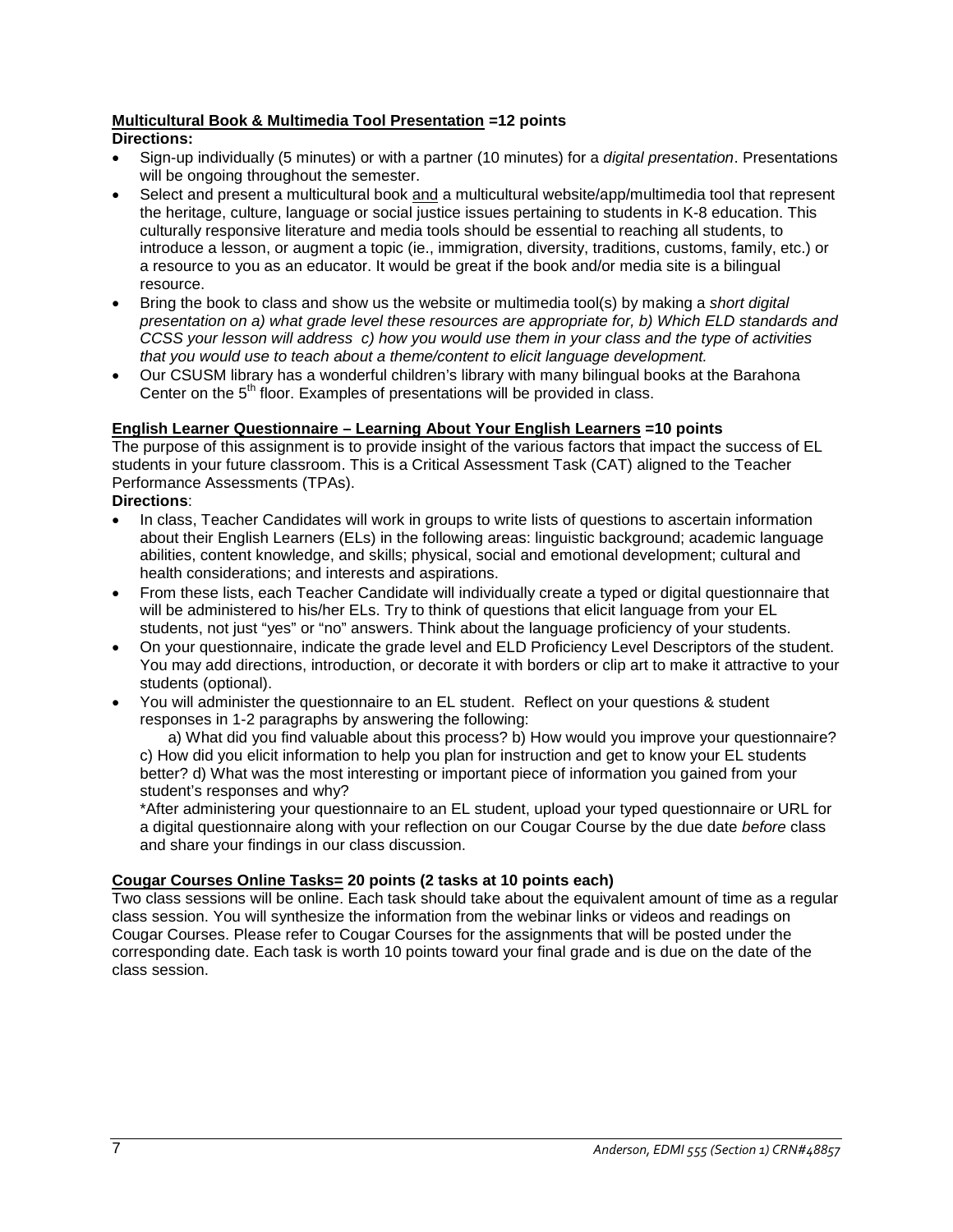## **ELD / SDAIE/ SIOP Lesson Observation =12 points**

## **Directions**:

- For this assignment you will observe an English Language Development or Sheltered Instruction [Specially Designed Academic Instruction in English (SDAIE) or Sheltered Instruction Observation Protocol (SIOP)] lesson at your Clinical Practice school site, tutoring site, or online. Your observation can be in any classroom with English Learners (ELD, SDAIE / Sheltered, or "mainstream").
- You will use the SIOP Protocol located in your textbook on pp. 294-296 as a checklist (data collection) and guideline for what to look for in an effective lesson for English Learners. This checklist will be turned into the Professor.
- You will first predict (hypothesize) what SIOP strategies you believe you will be observing during the lesson by circling the boxes that correspond to your prediction. During your actual observation, mark the boxes with an "X".
- Your observation write-up should include a) a description of the classroom and students you observed, b) the SIOP techniques the teacher used, c) and how the students interacted with the lesson and peers. \*Remember, this is NOT a critique of the teacher and his/her instruction.
- In your typed write-up, you will also discuss your hypothesis about the strategies and the results. Then think of how (if necessary) you would modify the lesson/activity you observed in light of the information and knowledge gained in the course. Submit an electronic copy of the lesson observation to our Cougar Course (3-5 pages maximum) on the due date *before* class. Share your findings in class.

## **TPE 15 – Action Plan / Reflective Statement =12 points**

In this course, you are specifically responsible for demonstrating that you have met TPE 15: Social Justice and Equity in your coursework.

## **Directions:**

- Each student will *create a personalized diversity/social justice action plan* designed specifically for his/her English learners and their parents. Your plan will discuss how you, as a future teacher of English Learners, will address an issue of diversity, social justice and/or equity in your school classroom & school community. NOTE: You will NOT be implementing this plan unless you choose to do so. This is just a hypothetical plan!
- Your plan will include the following;
	- 1. A paragraph identifying/defining the issue you have chosen to address.
	- 2. A paragraph description of the English Learners and parents your plan is designed for.
	- 3. A paragraph reflection of the reasons you chose the issue (reference TPE 15).
	- 4. A paragraph description of the personalized action plan (specific activities) you have created.
- Your typed action plan and reflective statement MUST reference TPE 15 so that you are demonstrating how you have met the TPE through this assignment.
- Post your final TPE 15 Action Plan / Reflective Statement to our Cougar Course module on the due date. Share your plan in class.

#### **Multicultural Thematic Unit using SDAIE/SIOP= 24 points Directions:**

- You will work in a group of 4-5 students to coordinate integrated unit lessons around a central theme that will address TPEs 7 and 15.
- Applying the Sheltered Instruction [Specially Designed Academic Instruction in English (SDAIE) or Sheltered Instruction Observation Protocol (SIOP)] methodologies and principles you have learned in class, you will *create a SDAIE/SIOP unit* that includes an accurate assessment plan, instructional strategies, and interactive activities that are appropriate for English Learners at all 3 Proficiency Level Descriptors (emerging, expanding, bridging).
- Your plan will show lessons that teach language arts, math, science, and social studies through the day/week and explain how the four content areas meet the multicultural/social justice & equity theme.
- Each member of the group will write and present *one* lesson plan for the unit that clearly delineates how every student will be a successful learner by providing universal access to diverse students through differentiation (e.g., gifted, English Learners, special needs, poor readers, non-readers).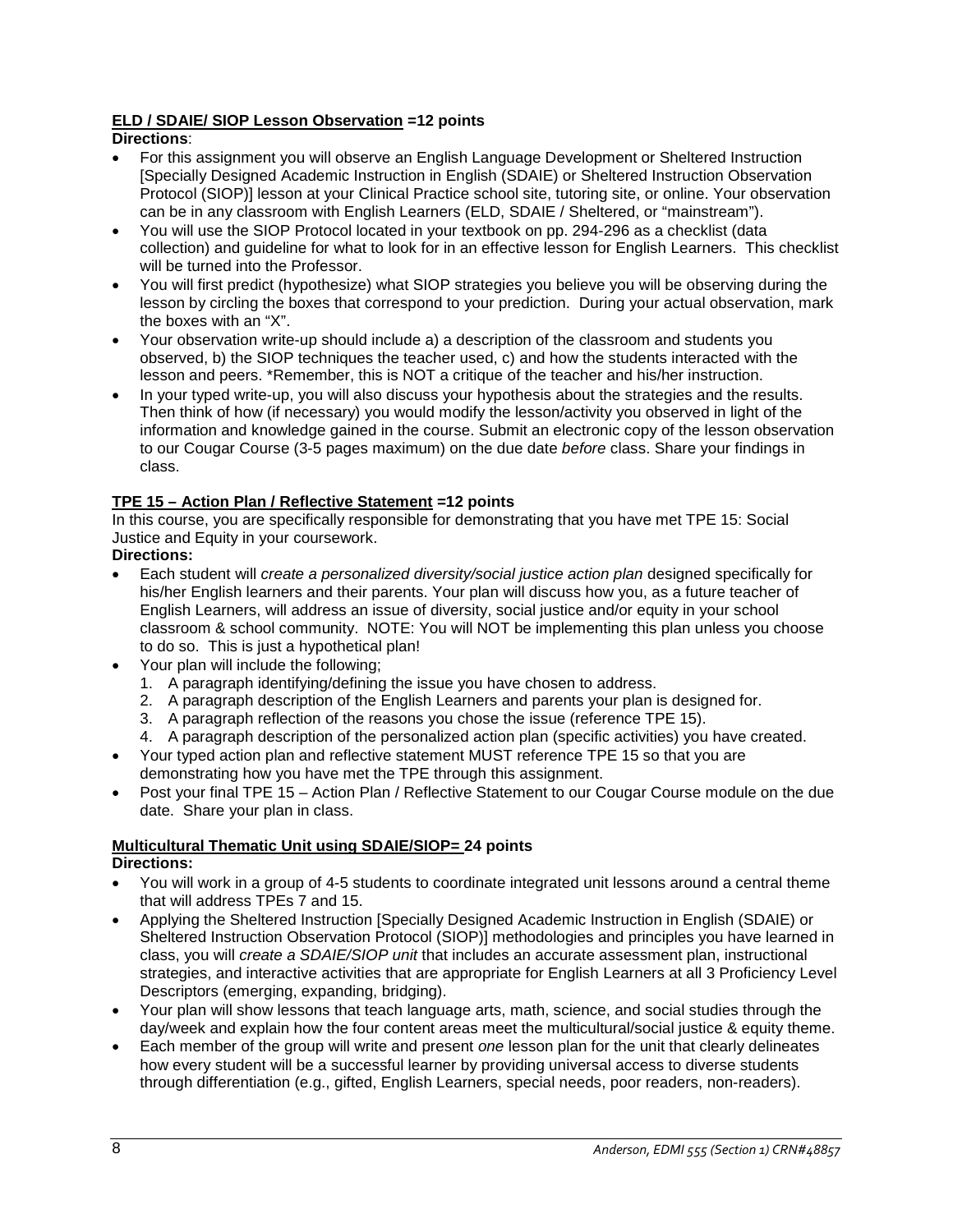- In addition, each group member will *collect at least 2 multicultural resources* (books, websites, articles, videos, games, etc.) that are rooted in multicultural education/social justice and equity for students. One resource must be bilingual or in another language that represents the EL population. The term "multicultural" includes the following categories; race or ethnicity, gender, religion, sexual orientation, socioeconomic status, age, and physical or mental ability and language.
- Time will be allotted during class for students to have the opportunity to work on their unit and lesson plans both individually and in small groups by applying what they have learned from the readings, class discussions, and their classroom experiences.
- Detailed information on assignments will be shared in class. Students will *present their Multicultural Unit Plan & Resources in a Poster Session Format*. All unit lesson plans for your group will be submitted in a folder the day of the MC poster session with each student's name on individual lesson plans.

### **Electronic Submissions of Assignments**

This course is paperless. All assignments are to be turned into the Moodle shell (a.k.a. Cougar Course) on time. Points will be deducted (10%) for late submissions as the work you do is essential to the discussions conducted in this course.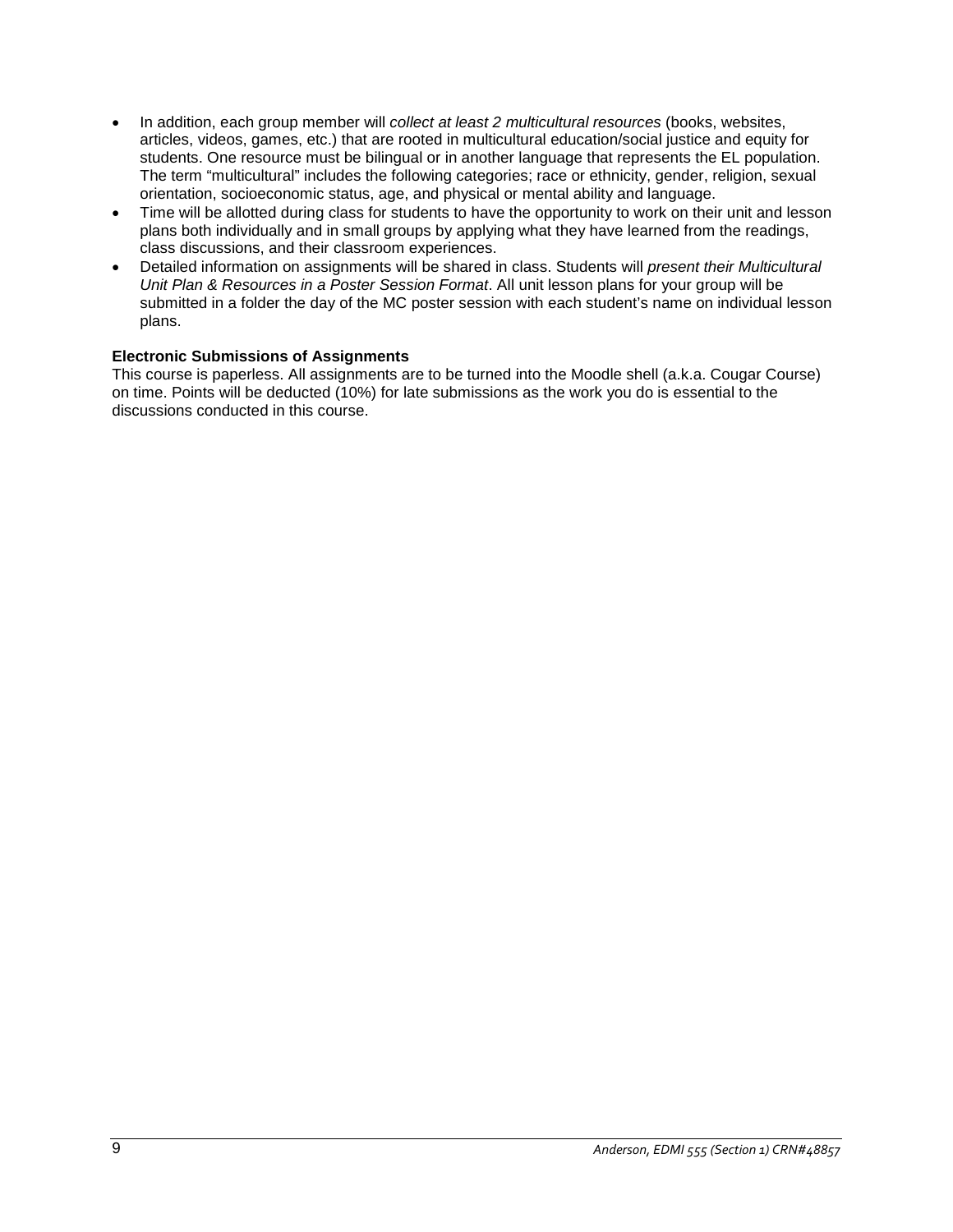# **TENTATIVE COURSE SCHEDULE**

| EDMI 555-01<br><b>Middle Level Multilingual Education</b><br><b>CRN# 48857</b><br>Regina Anderson, Fall 2014 |                                                                                                                                                                                                                                                                                           |                                                                                                                                                                                              |  |  |  |
|--------------------------------------------------------------------------------------------------------------|-------------------------------------------------------------------------------------------------------------------------------------------------------------------------------------------------------------------------------------------------------------------------------------------|----------------------------------------------------------------------------------------------------------------------------------------------------------------------------------------------|--|--|--|
| <b>Session#</b><br>Dates/<br><b>Times</b>                                                                    | <b>Topics</b>                                                                                                                                                                                                                                                                             | <b>Reading and Assignments Due</b>                                                                                                                                                           |  |  |  |
| Session 1<br>Aug. 29<br>$12:45-$<br>3:30pm                                                                   | <b>Community of Learners/Valuing</b><br><b>Cultural Identity</b><br>-Introduction / Overview / Syllabus<br>-Who are English Learners?<br>-Diverse Characteristics of ELs<br>-What is Sheltered Instruction?<br>-SIOP Introduction<br>-Discuss Multicultural<br>Book/Multimedia Assignment | Download or print a copy of the syllabus & bring it<br>to class<br>Read:<br>_SIOP Model Ch. 1 Introducing SIOP Model p.1-<br>23<br>Sign-up for MC Book/ Multimedia presentations in<br>class |  |  |  |
| Session 2<br>Sept. 3<br>$9:00-$<br>11:45am                                                                   | <b>Second Language Acquisition</b><br>-Historical Overview of Bilingual<br>Education: Theories & Research<br>-SIOP Components: Lesson Design<br>with Language Objectives<br>-Common Core Key Shifts and<br>Implications for ELs<br>-Discuss EL Questionnaire                              | Read:<br>"Forbidden Language" on Cougar Courses<br>SIOP Model Ch. 2 Lesson Preparation p.24-44                                                                                               |  |  |  |
| Session 3<br>Sept. 5<br>$12:45-$<br>3:30pm                                                                   | <b>Informing Instructional Decisions</b><br>-CELDT and ELPAC Assessments<br>-1999 ELD Standards /2012 ELD<br><b>Standards and PLDs</b><br>-Stages of Language Development<br>-Building Background Knowledge                                                                               | Read:<br>Diaz-Rico on CC- "Learning about L2<br>Acquisition"<br>SIOP Model Ch. 3 Bldg Background p.63-75<br>Common Core Ch. 1 Introduction<br>Download: 1999 & 2012 ELD Standards            |  |  |  |
| Session 4<br>Sept. 9<br>$12:45-$<br>3:30pm                                                                   | <b>Theory into Practice</b><br>-Objectives<br>-Comprehensible Input & Strategies<br>-SIOP Checklist Practice                                                                                                                                                                              | Read:<br>SIOP Model Ch. 4 Comp. Input p.95-104<br>SIOP Model Ch. 5 Strategies p.115-131<br>Due: Questionnaire: Learning About Your English<br>Learners                                       |  |  |  |
| Session 5<br>Sept. 12<br>$12:45-$<br>3:30 <sub>pm</sub>                                                      | Techniques, Strategies, &<br><b>Linguistic Needs</b><br>-Differentiating Instruction<br>- Active Participation<br>-Lesson Development: Student<br>Interaction<br>-Discuss ELD/ SDAIE Lesson<br>Observation & Write-up                                                                     | Read:<br>SIOP Model Ch. 6 Interaction p.143-160<br>Common Core Ch. 6 Core Speaking and<br><b>Listening Strategies</b>                                                                        |  |  |  |
| Session 6<br>Sept. 15<br>$9:00-$<br>11:45am                                                                  | <b>Comprehension in Content</b><br><b>Instruction</b><br>-Video: "Helping ELLs Grasp the Full<br>Picture " on Cougar Courses<br>-Common Core Speaking & Listening<br><b>Strategies</b>                                                                                                    | Read:<br>SIOP Model Ch. 7 Practice/ Application p.171-<br>181<br>SIOP Model Ch. 8 Lesson Delivery p.191-200                                                                                  |  |  |  |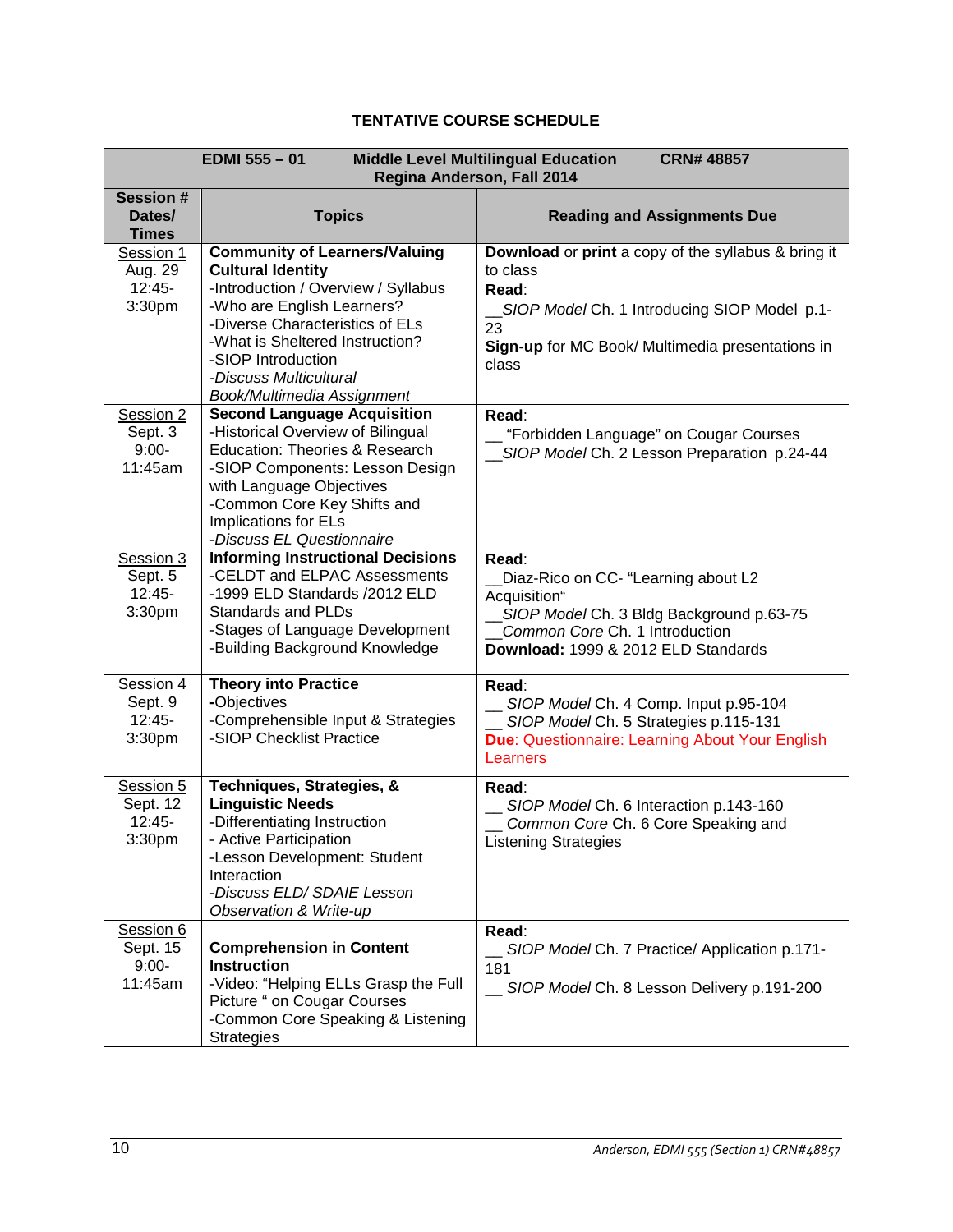| <b>Middle Level Multilingual Education</b><br><b>EDMI 555 - 01</b><br><b>CRN#48857</b><br>Regina Anderson, Fall 2014 |                                                                                                                                                                                                                                               |                                                                                                                                                                                                                       |  |  |
|----------------------------------------------------------------------------------------------------------------------|-----------------------------------------------------------------------------------------------------------------------------------------------------------------------------------------------------------------------------------------------|-----------------------------------------------------------------------------------------------------------------------------------------------------------------------------------------------------------------------|--|--|
| <b>Session #</b><br>Dates/<br><b>Times</b>                                                                           | <b>Topics</b>                                                                                                                                                                                                                                 | <b>Reading and Assignments Due</b>                                                                                                                                                                                    |  |  |
| Session 7<br>Sept. 24<br>$9:00-$<br>11:45am<br><b>ONLINE</b><br><b>CLASS</b>                                         | <b>ELD Strategies &amp; Academic</b><br>Language<br>-Language Forms and Functions<br>-Academic Language<br>-2012 ELD Standards Appendices A,<br><b>B, &amp; C</b><br>*Observe ELD/SDAIE Lesson!                                               | Read:<br>Common Core Ch. 2 Strategies for Academic<br>Language Development<br>Common Core Ch. 4 Reading Strategies for<br><b>Informational Texts</b><br>*Cougar Course Online Task Due by 11:55pm on<br>September 24! |  |  |
| Session 8<br>Sept. 26<br>$12:45-$<br>3:30pm                                                                          | <b>Assessing Learning to Guide</b><br><b>Instructional Practices</b><br>- Depth of Knowledge (DOK)<br>-Formative and Summative<br>Assessments<br>-The Achievement Gap                                                                         | Read:<br>__ SIOP Model Ch. 9 Review & Assessment<br>p.210-225<br>Due: ELD / SDAIE Observation Checklist and<br><b>Reflection</b>                                                                                      |  |  |
| Session 9<br>Sept. 29<br>$9:00-$<br>11:45am                                                                          | <b>Culturally Responsive Teaching</b><br>-Integrating a Culture & Language<br>Curriculum<br>-GLAD Strategies<br><b>Parental Involvement</b><br>-Involving Parents, Families, and<br><b>Communities of ELs</b><br>- Discuss TPE 15 Action Plan | *Bring Ideas of how to involve EL families in your<br>school site.                                                                                                                                                    |  |  |
| Session 10<br>Sept. 30<br>$9:00-$<br>11:45am                                                                         | <b>Special Education Issues for ELs</b><br>-EL's with Learning Disabilities<br>-Special Ed. & Accommodations for<br><b>ELs</b>                                                                                                                | Read<br>SIOP Model Ch.10: Special Ed. and ELLs<br>p.238-257                                                                                                                                                           |  |  |
| Session 11<br>Oct. 3<br>$12:45-$<br>3:30pm                                                                           | <b>Content Instruction</b><br>-Making content accessible to EL's<br>- Writing Strategies<br>-Scaffolding for Success<br>-Discuss SDAIE Multicultural<br><b>Thematic Unit</b>                                                                  | Read:<br>Common Core Ch. 5 Writing Strategies<br><b>Due: TPE15 Action Plan</b>                                                                                                                                        |  |  |
| Session 12<br>Oct. 7<br>$9:00-$<br>11:45am<br><b>ONLINE</b><br><b>CLASS</b>                                          | <b>Long-Term ELs</b><br>-Long Term English Learners<br>(LTELs)<br>-Transferable Skills between<br>Spanish/English                                                                                                                             | Read:<br>"Reparable Harm "Article p.1-47 on Cougar<br>Courses<br><b>Due: Cougar Courses Online Task</b><br>*Due by 11:55pm on October 7!                                                                              |  |  |
| Session 13<br>Oct. 10<br>$12:45-$<br>3:30 <sub>pm</sub>                                                              | <b>Becoming Bilingual</b><br>-Becoming Bilingual Video<br><b>Writer's Workshop</b><br>-Prepare for MC Unit Presentation                                                                                                                       | * Bring your MC Unit Plan draft for peer review &<br>feedback.                                                                                                                                                        |  |  |